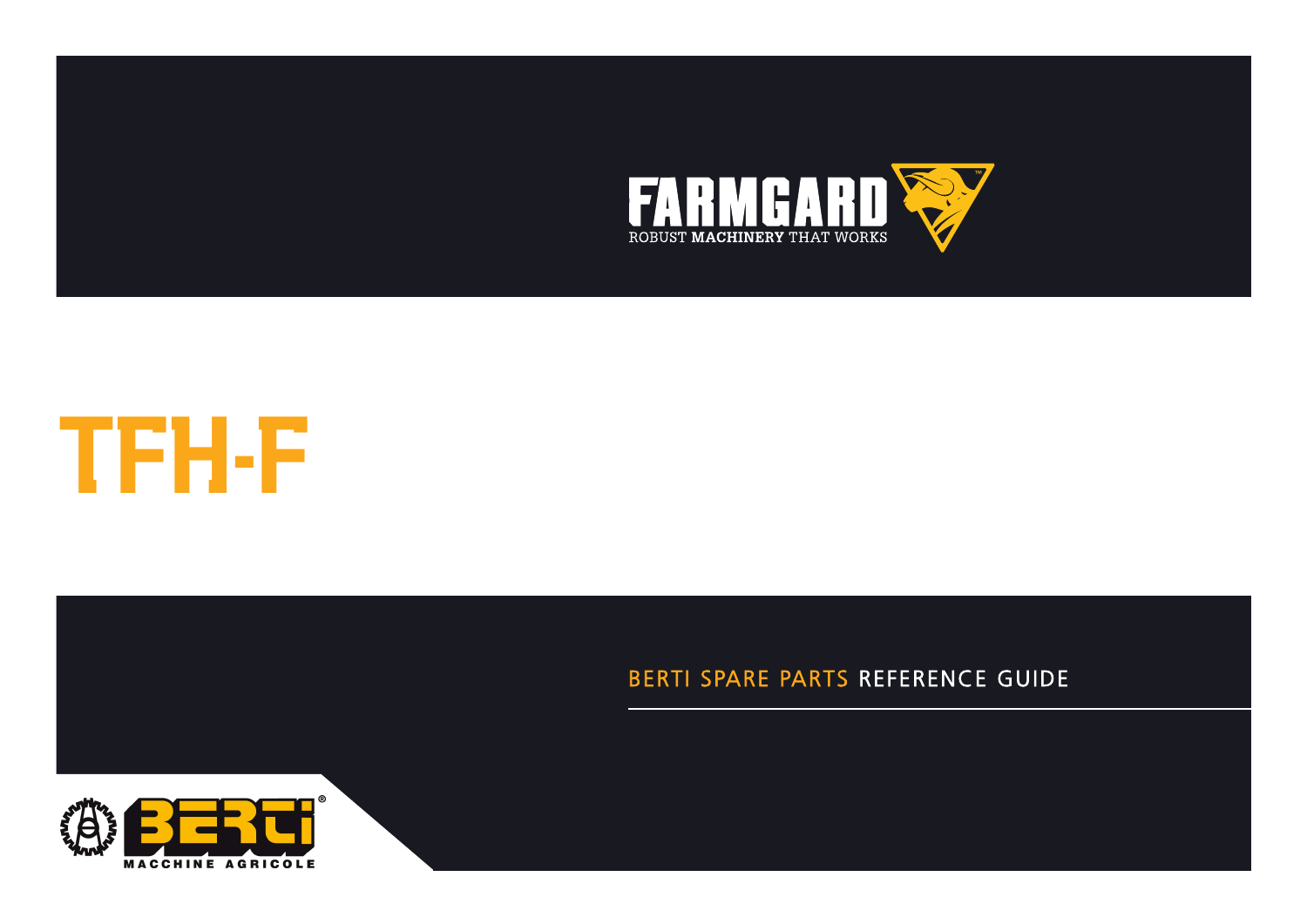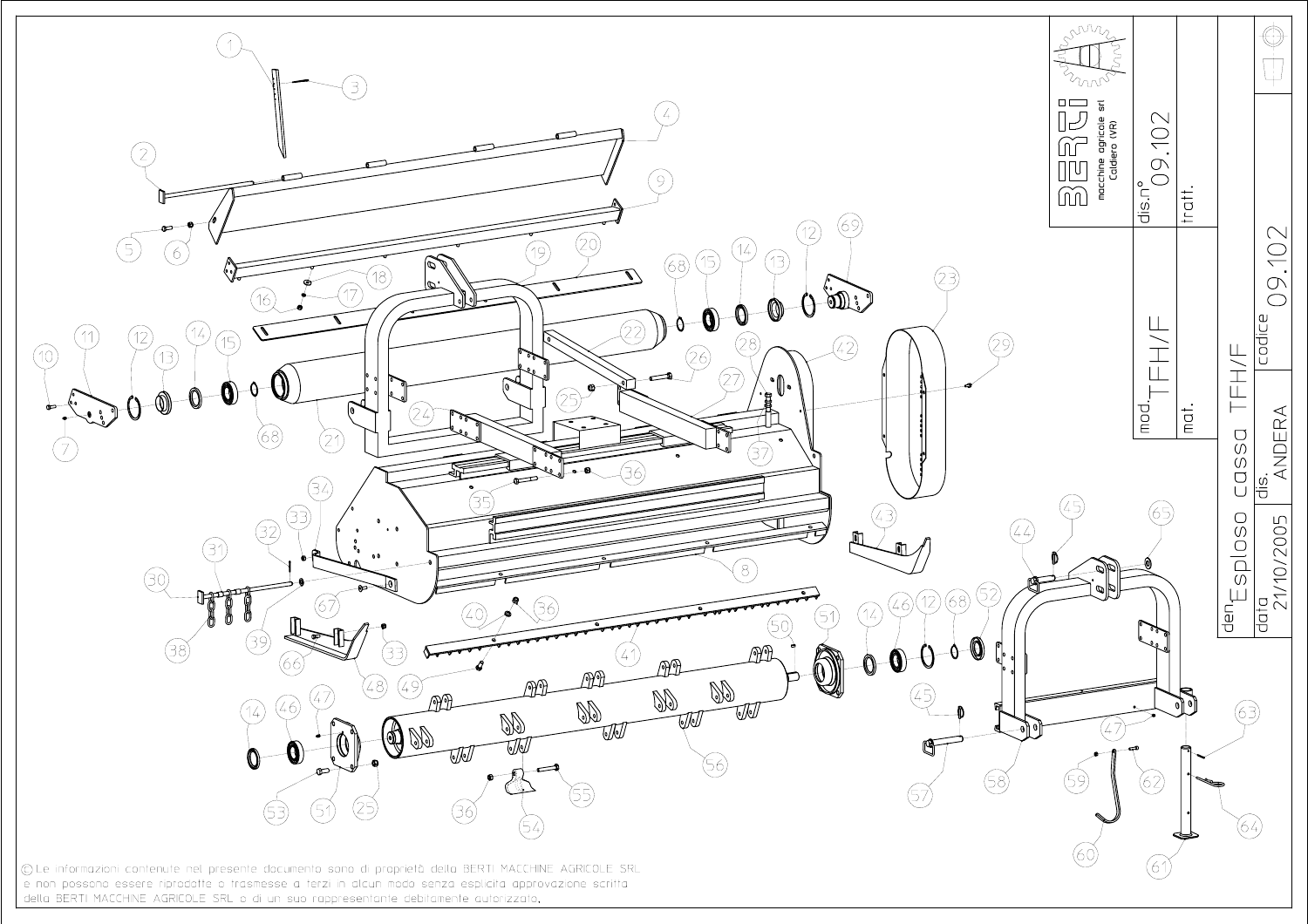## Exploded codes: mod. TFH/F **contract of the fig. 09.102** BERTI MACCHINE AGRICOLE S.p.A.

| Pos.           | <b>ITEM</b>                   | <b>TFH-F 180</b> | <b>TFH-F 200</b> | <b>TFH-F 220</b> | <b>TFH-F 250</b> | <b>TFH-F 270</b> | <b>TFH-F 285</b> | <b>TFH-F 300</b> |
|----------------|-------------------------------|------------------|------------------|------------------|------------------|------------------|------------------|------------------|
| $\mathbf{1}$   | <b>RAKE</b>                   | RT430/0083       | RT430/0083       | RT430/0083       | RT430/0083       | RT430/0083       | RT430/0083       | RT430/0083       |
| 2              | <b>PIN</b>                    | PE0141800/0568   | PE0142000/0568   | PE0142200/0568   | PE0142500/0568   | PE0142700/0568   | PE0142850/0568   | PE0143000/0568   |
| 3              | <b>FOOT SPRING</b>            | MF070550205Z     | MF070550205Z     | MF070550205Z     | MF070550205Z     | MF070550205Z     | MF070550205Z     | MF070550205Z     |
| $\overline{4}$ | <b>HOOD</b>                   | CO180/0567       | CO200/0567       | CO220/0567       | CO250/0567       | CO270/0567       | CO285/0567       | CO300/0567       |
| $\mathbf 5$    | <b>SCREW</b>                  | V140402TF088N    | V140402TF088N    | V140402TF088N    | V140402TF088N    | V140402TF088N    | V140402TF088N    | V140402TF088N    |
| 6              | <b>SELF LOCKING NUT</b>       | DE14AL6SPGZAB    | DE14AL6SPGZAB    | DE14AL6SPGZAB    | DE14AL6SPGZAB    | DE14AL6SPGZAB    | DE14AL6SPGZAB    | DE14AL6SPGZAB    |
| $\overline{7}$ | <b>GREASER</b>                | IN101XXDR        | IN101XXDR        | IN101XXDR        | IN101XXDR        | IN101XXDR        | IN101XXDR        | IN101XXDR        |
| 8              | UPPER COUNTER BLADE           | CP180/0579       | CP200/0579       | CP220/0579       | CP250/0579       | CP270/0579       | CP285/0579       | CP300/0579       |
| 9              | <b>SCRAPER SUPPORT</b>        | SRTBM180         | SRTBM200         | SRTBM220         | SRTBM250         | SRTBM270         | SRTBM285         | SRTBM300         |
| 10             | <b>SCREW</b>                  | V120352TF088N    | V120352TF088N    | V120352TF088N    | V120352TF088N    | V120352TF088N    | V120352TF088N    | V120352TF088N    |
| 11             | <b>ROLLER BRACKET (RIGHT)</b> | PR193DX/1726     | PR193DX/1726     | PR193DX/1726     | PR193DX/1726     | PR193DX/1726     | PR193DX/1726     | PR193DX/1726     |
| 12             | <b>SEEGER RING</b>            | ASI110           | ASI110           | ASI110           | ASI110           | ASI110           | ASI110           | ASI110           |
| 13             | OIL PROTECTION                | GP193/1485       | GP193/1485       | GP193/1485       | GP193/1485       | GP193/1485       | GP193/1485       | GP193/1485       |
| 14             | <b>SEAL RING</b>              | AT07010010       | AT07010010       | AT07010010       | AT07010010       | AT07010010       | AT07010010       | AT07010010       |
| 15             | <b>BEARING</b>                | COS02212         | COS02212         | COS02212         | COS02212         | COS02212         | COS02212         | COS02212         |
| 16             | <b>NUT</b>                    | DE12AL6SPGN      | DE12AL6SPGN      | DE12AL6SPGN      | DE12AL6SPGN      | DE12AL6SPGN      | DE12AL6SPGN      | DE12AL6SPGN      |
| 17             | GROWER WASHER Ø12             | RG12XXARN        | RG12XXARN        | RG12XXARN        | RG12XXARN        | RG12XXARN        | RG12XXARN        | RG12XXARN        |
| 18             | WASHER 12x36                  | <b>RF1236FN</b>  | <b>RF1236FN</b>  | <b>RF1236FN</b>  | <b>RF1236FN</b>  | <b>RF1236FN</b>  | <b>RF1236FN</b>  | <b>RF1236FN</b>  |
| 19             | REAR THREE POINT LINKAGE      | TC0890/0065      | TC0890/0065      | TC0890/0065      | TC0890/0065      | TC0890/0065      | TC0890/0065      | TC0890/0065      |
| 20             | <b>SCRAPER</b>                | RF061780         | RF061980         | RF062180         | RF062480         | RF062680         | RF062830         | RF062980         |
| 21             | <b>ROLLER</b>                 | RL193180         | RL193200         | RL193220         | RL193250         | RL193270         | RL193285         | RL193300         |
| 22             | TIE BAR                       | TT5050/0066      | TT5050/0066      | TT5050/0066      | TT5050/0066      | TT5050/0066      | TT5050/0066      | TT5050/0066      |
| 23             | PULLEY COVER                  | CT/2054          | CT/2054          | CT/2054          | CT/2054          | CT/2054          | CT/2054          | CT/2054          |
| 24             | <b>RH EXTENSION</b>           | PT10060DX/0066   | PT10060DX/0066   | PT10060DX/0066   | PT10060DX/0066   | PT10060DX/0066   | PT10060DX/0066   | PT10060DX/0066   |
| 25             | <b>SELF LOCKING NUT</b>       | DE18AL6SPGZAB    | DE18AL6SPGZAB    | DE18AL6SPGZAB    | DE18AL6SPGZAB    | DE18AL6SPGZAB    | DE18AL6SPGZAB    | DE18AL6SPGZAB    |
| 26             | <b>SCREW</b>                  | V181002PF088N    | V181002PF088N    | V181002PF088N    | V181002PF088N    | V181002PF088N    | V181002PF088N    | V181002PF088N    |
| 27             | LH EXTENSION                  | PT10060SX/0066   | PT10060SX/0066   | PT10060SX/0066   | PT10060SX/0066   | PT10060SX/0066   | PT10060SX/0066   | PT10060SX/0066   |
| 28             | <b>SCREW</b>                  | V180902TF088N    | V180902TF088N    | V180902TF088N    | V180902TF088N    | V180902TF088N    | V180902TF088N    | V180902TF088N    |
| 29             | <b>SCREW</b>                  | V1001602TF109Z   | V1001602TF109Z   | V1001602TF109Z   | V1001602TF109Z   | V1001602TF109Z   | V1001602TF109Z   | V1001602TF109Z   |
| 30             | <b>FLAP ROD</b>               | PE0181830        | PE0182030        | PE0182230        | PE0182530        | PE0182730        | PE0182880        | PE0183030        |
| 31             | <b>SPACER</b>                 | DC283L25         | DC283L25         | DC283L25         | DC283L25         | DC283L25         | DC283L25         | DC283L25         |
| 32             | <b>ELASTIC PIN</b>            | CF050060         | CF050060         | CF050060         | CF050060         | CF050060         | CF050060         | CF050060         |
| 33             | SELF LOCKING NUT              | DE12AL6SPGZAB    | DE12AL6SPGZAB    | DE12AL6SPGZAB    | DE12AL6SPGZAB    | DE12AL6SPGZAB    | DE12AL6SPGZAB    | DE12AL6SPGZAB    |
| 34             | SIDE PROTECTION               | PL100720         | PL100720         | PL100720         | PL100720         | PL100720         | PL100720         | PL100720         |
| 35             | <b>SCREW</b>                  | V161102PF088N    | V161102PF088N    | V161102PF088N    | V161102PF088N    | V161102PF088N    | V161102PF088N    | V161102PF088N    |
| 36             | SELF LOCKING NUT              | DE16AL6SPGZAB    | DE16AL6SPGZAB    | DE16AL6SPGZAB    | DE16AL6SPGZAB    | DE16AL6SPGZAB    | DE16AL6SPGZAB    | DE16AL6SPGZAB    |
| 37             | <b>NUT</b>                    | DE18BA6SPGN      | DE18BA6SPGN      | DE18BA6SPGN      | DE18BA6SPGN      | DE18BA6SPGN      | DE18BA6SPGN      | DE18BA6SPGN      |
| 38             | <b>CHAIN</b>                  | CGSZ010          | CGSZ010          | CGSZ010          | CGSZ010          | CGSZ010          | CGSZ010          | CGSZ010          |
| 39             | WASHER Ø18                    | RP18XXFN         | RP18XXFN         | RP18XXFN         | RP18XXFN         | RP18XXFN         | RP18XXFN         | RP18XXFN         |
| 40             | WASHER Ø16                    | RP16XXFN         | RP16XXFN         | RP16XXFN         | RP16XXFN         | RP16XXFN         | RP16XXFN         | RP16XXFN         |
| 41             | <b>COUNTER BLADE</b>          | CP180/0570       | CP200/0570       | CP220/0570       | CP250/0570       | CP270/0570       | CP285/0570       | CP300/0570       |
| 42             | <b>CHASSIS</b>                | CCCTFHM180/0569  | CCCTFHM200/0569  | CCCTFHM220/0569  | CCCTFHM250/0569  | CCCTFHM270/0569  | CCCTFHM285/0569  | CCCTFHM300/0569  |
| 43             | SKID (LEFT)                   | SL203SX/0021     | SL203SX/0021     | SL203SX/0021     | SL203SX/0021     | SL203SX/0021     | SL203SX/0021     | SL203SX/0021     |